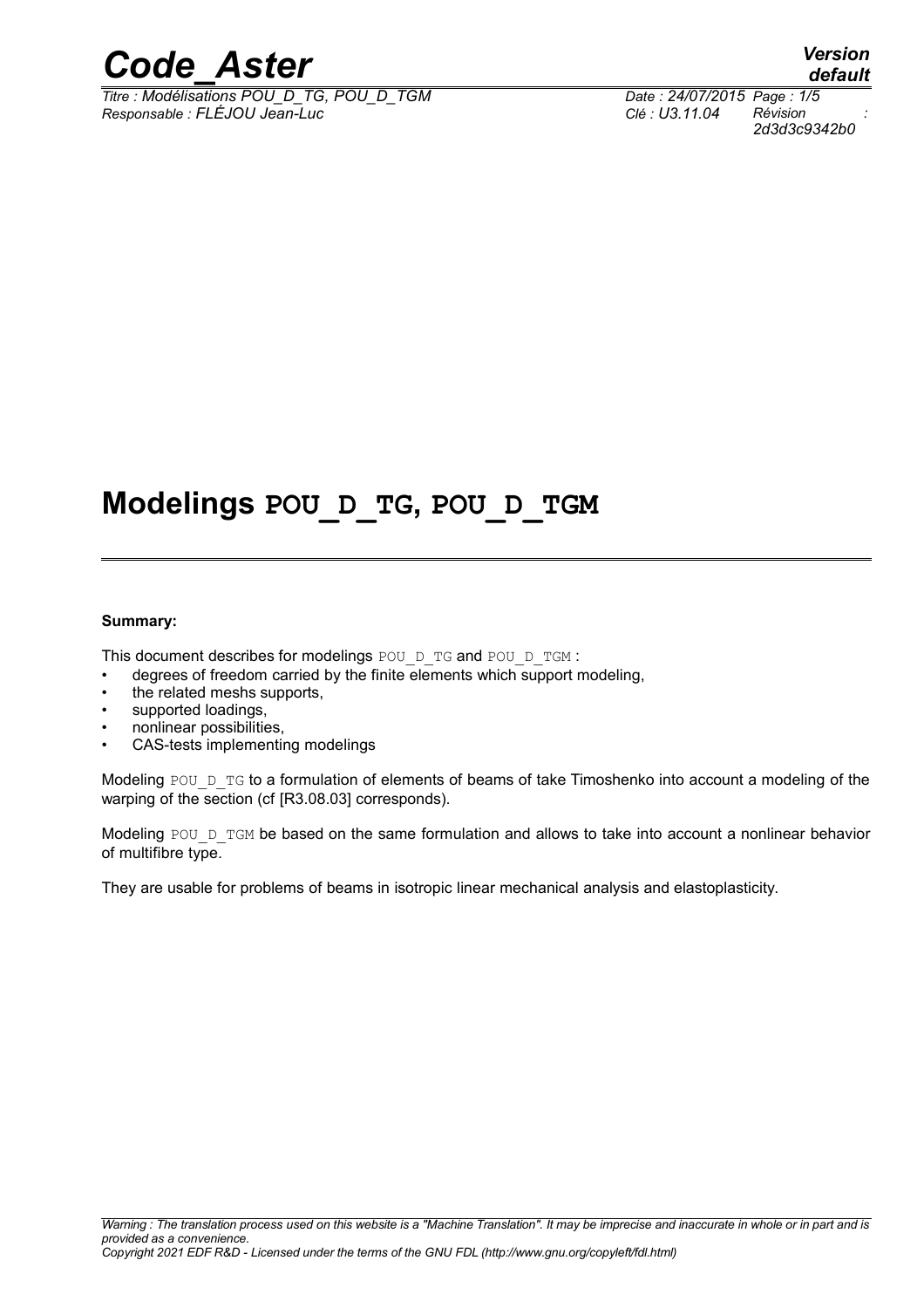*Titre : Modélisations POU\_D\_TG, POU\_D\_TGM Date : 24/07/2015 Page : 2/5 Responsable : FLÉJOU Jean-Luc Clé : U3.11.04 Révision :*

#### **Contents**

*2d3d3c9342b0*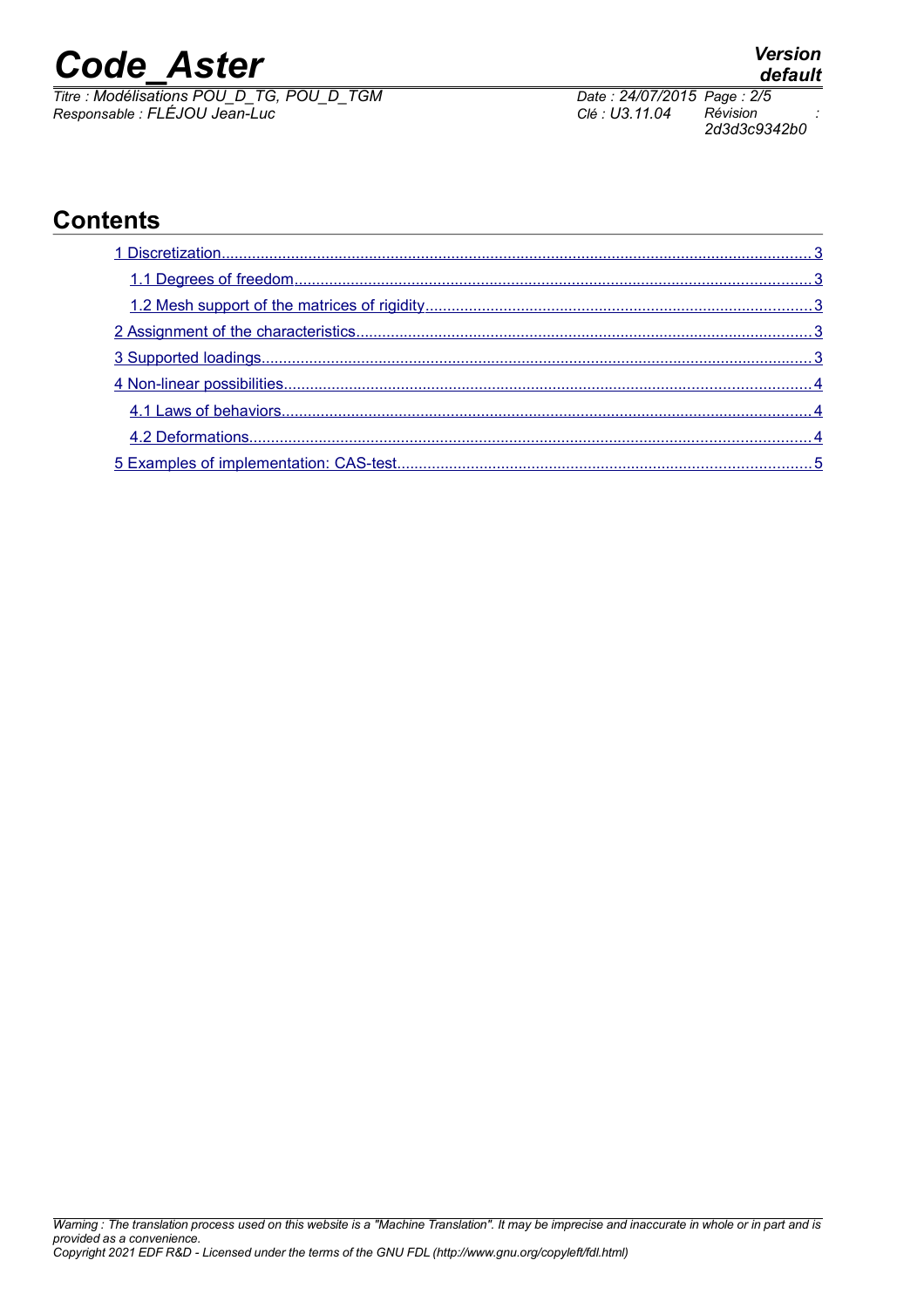*Titre : Modélisations POU\_D\_TG, POU\_D\_TGM Date : 24/07/2015 Page : 3/5 Responsable : FLÉJOU Jean-Luc Clé : U3.11.04 Révision :*

### <span id="page-2-4"></span>**1 Discretization**

#### **1.1 Degrees of freedom**

<span id="page-2-3"></span>The degrees of freedom are, in each node of the mesh support, the six components of displacement (three translations and three rotations) more one component (GRX) relating to the warping of the section compared to neutral fibre (cf IR3.08.031).

| <b>Finite element</b> |         |  |     | Degrees of freedom (with each node top) |     |     |     |
|-----------------------|---------|--|-----|-----------------------------------------|-----|-----|-----|
| POU D TG              | DX      |  | DZ. | DRX.                                    | DRY | DRZ | GRX |
|                       | MARTINI |  |     |                                         |     |     |     |

#### **1.2 Mesh support of the matrices of rigidity**

<span id="page-2-2"></span>The meshs support of the finite elements, in displacement formulation, are segments with two nodes SEG2 :

| <b>Modeling</b> | Mesh | <b>Finite element</b> | <b>Remarks</b> |
|-----------------|------|-----------------------|----------------|
| POU D TG        | SEG2 | MECA POU D TG         |                |
| POU D TGM       | SEG2 | MECA POU D TGM        |                |

## **2 Assignment of the characteristics**

<span id="page-2-1"></span>For these elements of structures 1D, it is necessary to affect geometrical characteristics which are complementary to the data of grid. The definition of these data is carried out with the order AFFE\_CARA\_ELEM associated with the keywords following factors:

**• BEAM**

Allows to define and affect the characteristics of the cross section.

Supported modelings: POU D TG, POU\_D\_TGM

#### **• ORIENTATION**

Allows to lay and affect down the direction of the main axes of inertia around neutral fibre. Supported modelings: POU D\_TG, POU\_D\_TGM

#### **3 Supported loadings**

<span id="page-2-0"></span>Loadings specific, available in AFFE\_CHAR\_MECA are the following:

- **• CONTACT** Allows to define the zones subjected to conditions of contact. Supported modelings: POU D\_TG, POU\_D\_TGM
- **• EPSI\_INIT** Allows to apply a loading of initial deformation. Supported modeling: POU D TG
- **• FORCE\_POUTRE** Allows to apply linear forces Supported modelings: POU\_D\_TG, POU\_D\_TGM
- **• GRAVITY** Allows to apply a loading of type gravity. Supported modelings: POU D\_TG, POU\_D\_TGM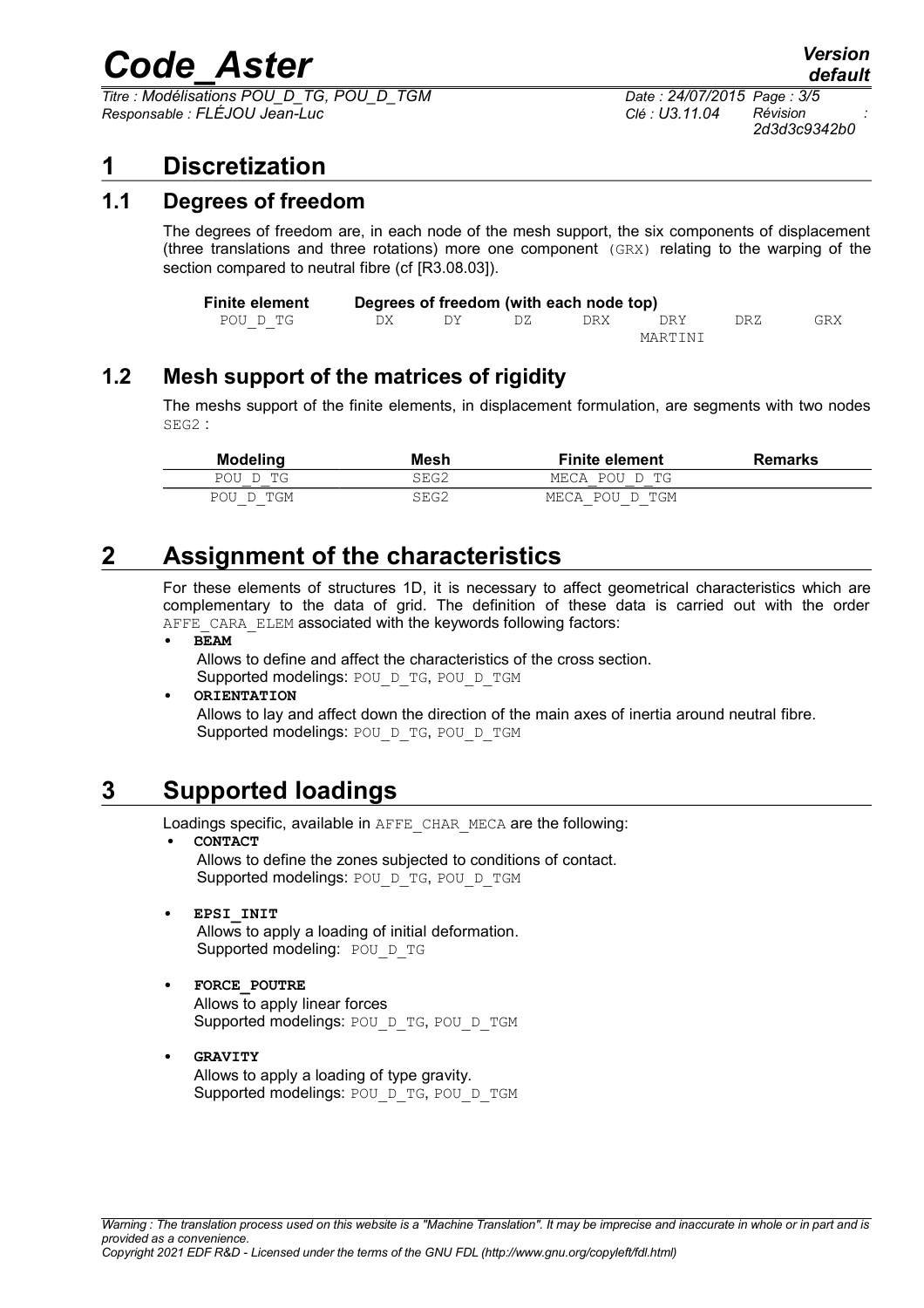*Titre : Modélisations POU\_D\_TG, POU\_D\_TGM Date : 24/07/2015 Page : 4/5 Responsable : FLÉJOU Jean-Luc Clé : U3.11.04 Révision :*

*2d3d3c9342b0*

*default*

## <span id="page-3-2"></span>**4 Non-linear possibilities**

#### **4.1 Laws of behaviors**

<span id="page-3-1"></span>Laws of behaviors specific to these modelings, usable under BEHAVIOR in STAT NON LINE and DYNA\_NON\_LINE are the following ones (cf [U4.51.11]):

**/ 'VMIS\_CINE\_LINE'** Supported modeling: POU\_D\_TGM

**/ 'VMIS\_ISOT\_LINE'** Supported modeling: POU D\_TGM

**/ 'VMIS\_ISOT\_TRAC'** Supported modeling: POU D\_TGM

**/ 'GRAN\_IRRA\_LOG'** Supported modeling: POU\_D\_TGM

#### **Note:**

*It is also possible for these modelings using a monodimensional state of stresses to use the behaviors 3D (thanks to the method of Borst [R5.03.03]).*

#### **4.2 Deformations**

<span id="page-3-0"></span>Deformations available, used in the relations of behavior under the keyword DEFORMATION for the operators STAT\_NON\_LINE and DYNA\_NON\_LINE are (cf [U4.51.11]):

**/ ' SMALL '**

The deformations used for the relation of behavior are the linearized deformations.

**/ ' PETIT\_REAC '**

The increments of deformations used in the incremental relation of behavior are the linearized deformations of the increment of displacement in the reactualized geometry.

#### **Note:**

*Attention, the calculation of the deformations using PETIT\_REAC is only one approximation of the assumption of great displacements. It requires to carry out very small increments of loading. To correctly take into account great displacements, and especially great rotations, it is recommended to use modeling POU D T GD.*